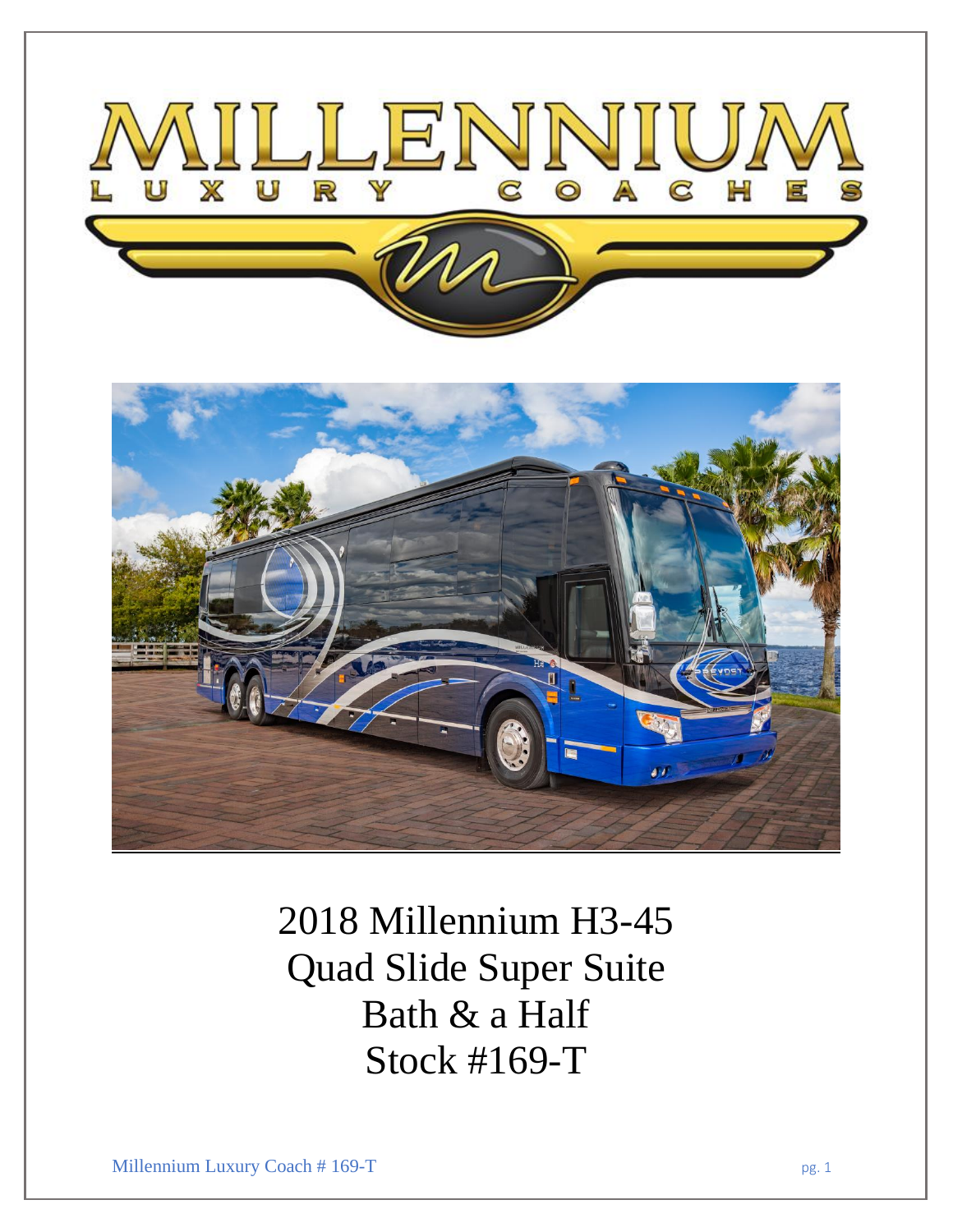



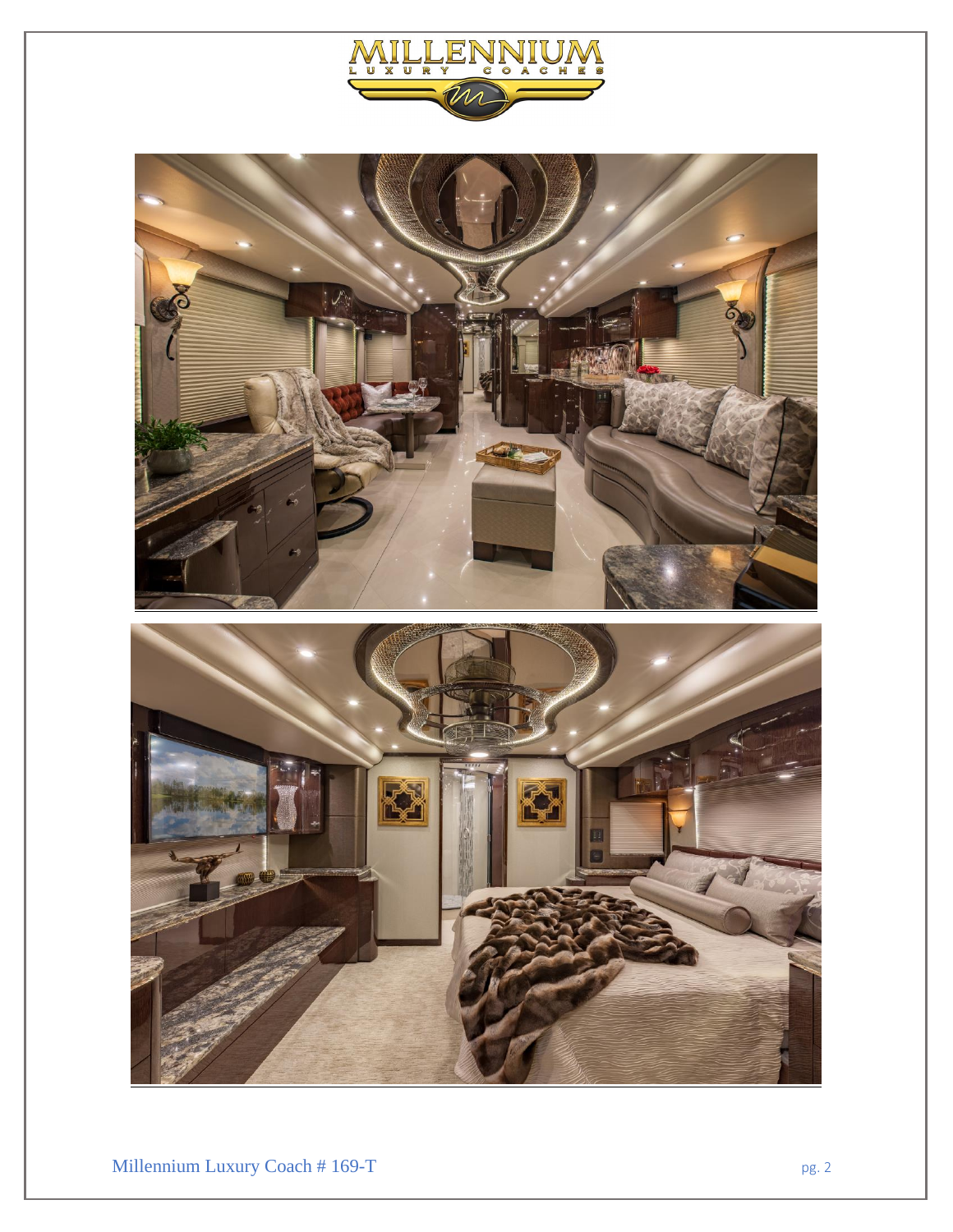

## **COACH SPECIFIC DETAILS**

#### **Pilot and Co-Pilot seating area**

- Step well cover with control switch by the co-pilot seat
- Handrails on both sides of entry
- Custom made one-piece fiberglass; ergonomic dash upholstered using double baseball stitching
- Electric privacy screen and sunshades with controls by both pilot and co-pilot
- Smart Wheel
- Wood veneer dash panels
- Air ride pilot seat upholstered in-house with decorator inserts. Air adjustable base, massage, heating and a 3-point seat belt
- Cup holders and storage compartments by both pilot and co-pilot seating
- 28" co-pilot seat upholstered in-house with decorator inserts and six-way adjustable electric base, massage, heating, a two-way footrest and a 3-point seat belt
- Pilot and co-pilot map lights
- Ergonomically located controls and gauges on driver's dash
- Hard wired Savant touchpad interfaced with high resolution backup and side view cameras. Easy touch screen pan and tilt and side cameras turn signal activated
- 360-degree camera system displayed on dedicated center post monitor
- Master lighting switch control inside door
- Keyless touchpad entry system with key fob and integrated alarm ability to pop entry door open with the push of a button for ease of access
- Open shoe storage in stepwell
- Custom recessed storage at entry steps
- Dash radio features Apple car play, navigation and 7in. touch screen

## **SALON**

- Electric Kidney sofa design
- Custom leather recliner
- Custom designed ceiling with easily cleaned leatherette, mahogany rails, textured inlay, mirrors and directional roof air venting
- Window and wall treatments custom designed to enhance beauty of interior while giving occupant maximum exposure to view from windows
- Large multi-function salon cabinet with swing out worktable lots of storage options with two drawers that can be easily converted to file folder holder & printer drawer
- Custom decorative throw pillows
- Power Cell Shades throughout coach which can be operated individually or all together with Savant I-Pad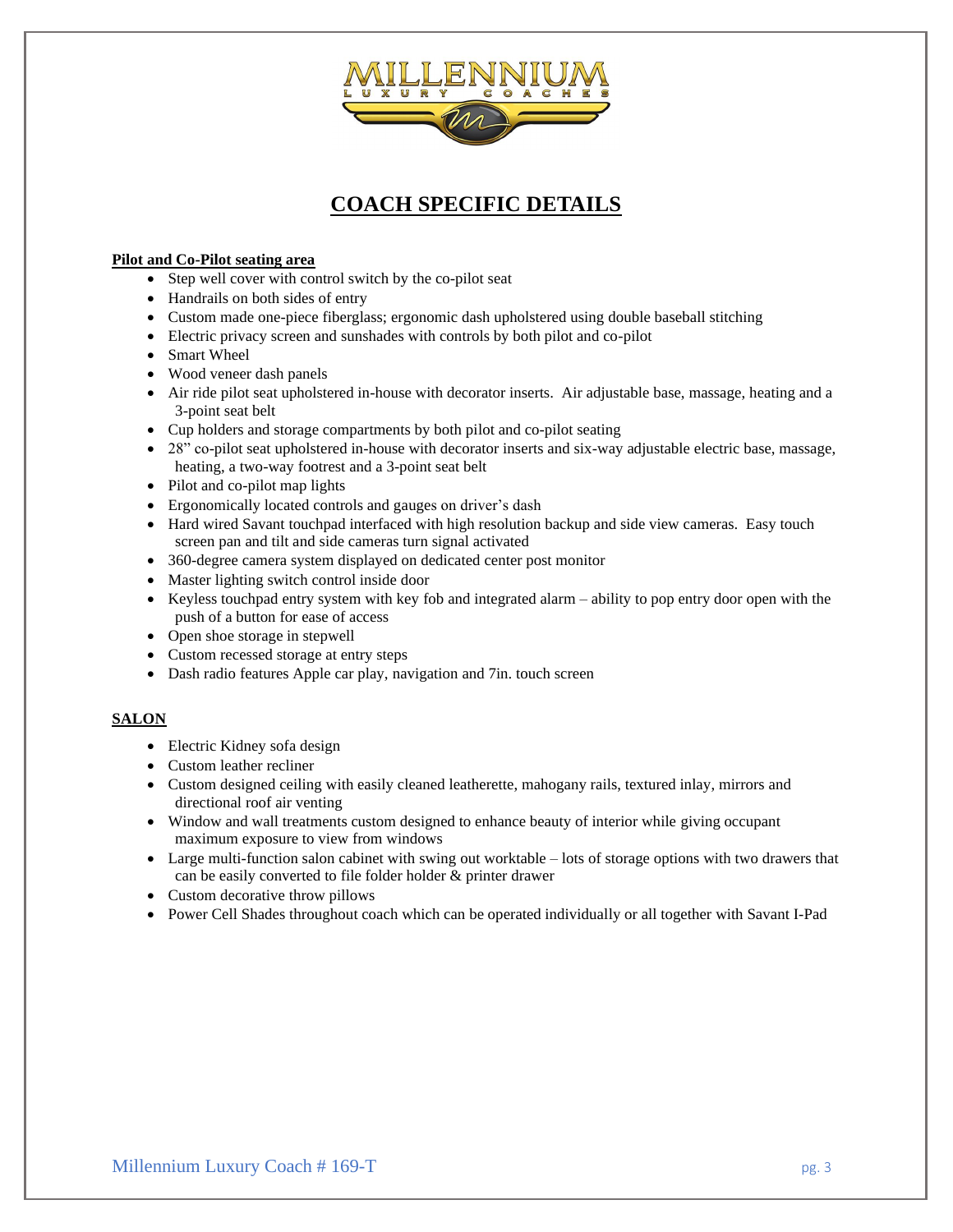

## **GALLEY**

- J-Lounge design with custom cabinets above lounge
- Natural wood veneer with high grade marine polyurethane (no seams, cannot delaminate) and limited lifetime warranty
- Elegant multi-level cabinetry with curved radius exposures for maximized visual appeal
- Lightweight counter and tabletops with indirect LED lighting
- Blanco Sink
- Roll out shelving in large pantry with automatic locking system
- Custom tile back splash
- Concealed paper towel holder
- Convection microwave in cabinetry with slide back doors for easy access
- Full size side-by-side refrigerator freezer with ice and water dispenser
- Two burner electric cook top
- All cabinet doors and drawers have positive catches
- Interior of cabinets securely finished with plush liner
- Single handled faucet with built-in sprayer
- Porcelain tile flooring in salon and galley
- Air operated doors with build-in safety disconnect
- LED accent lighting in all side windows

## **PRIVATE LAV & HALL**

- Water-jet macerating anti-fume toilet
- Fantastic vent fan with rain sensor in lavatory
- Built-in bidet, cleaner, dryer with both pressure and temperature control
- Normal water conservation control
- Heated floor in lavatory and hall
- Lightweight vanities with under mount sinks
- Double handled vanity faucets standard
- Full size stacked washer and dryer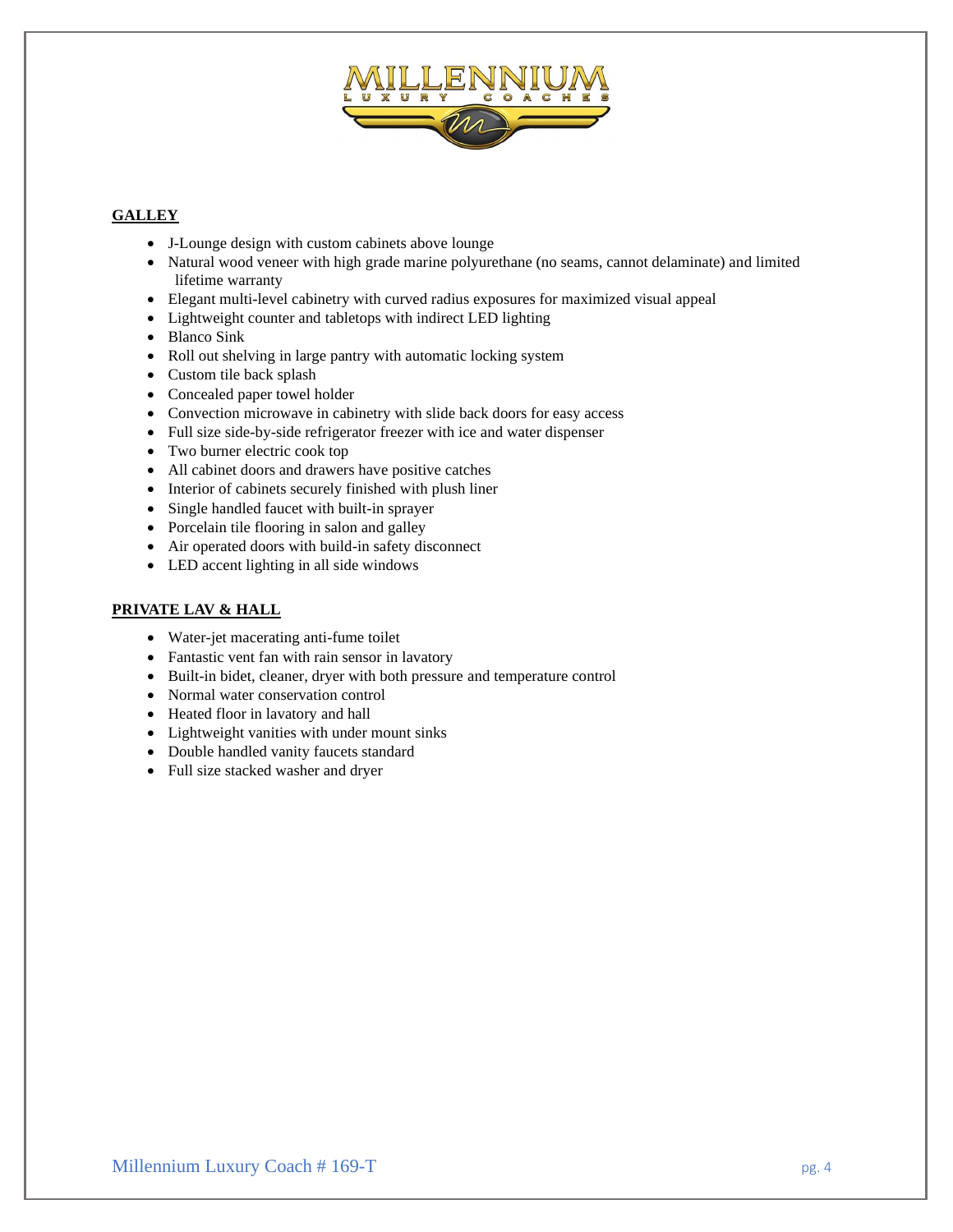

## **STATEROOM**

- Natural wood veneer cabinetry
- Custom designed ceiling with easily cleaned leatherette, mahogany rails, textured inlay, mirrors and directional roof air venting
- Reading lights above bed
- Maximized LED lighting on dimmers
- Power Cell Shades which can be operated individually or all together with Savant Tablet or I-Pad
- Custom King size bed
- Upholstered bed base with storage drawer
- Indirect and accent lighting
- Custom quilted bedding and decorative throw pillows
- Display cabinets on either side of 43" Samsung Smart LED TV
- Digital safe available in cabinet
- Digital clock with alarm available on I-Pad
- Pneumatic operated doors with build-in safety disconnect

## **REAR BATH**

- Water-jet macerating anti-fume toilet
- Fantastic vent fan with rain sensor in lavatory
- Built-in bidet, cleaner, dryer with both pressure and temperature control
- Normal water conservation control
- Heated floor in lavatory and hall
- Lightweight vanities with under mount sinks
- Double handled vanity faucets standard
- Custom made one-piece lightweight water-tight fiberglass shower enclosure and pan built in caddy & footrest
- Water pressure and temperature control valve in shower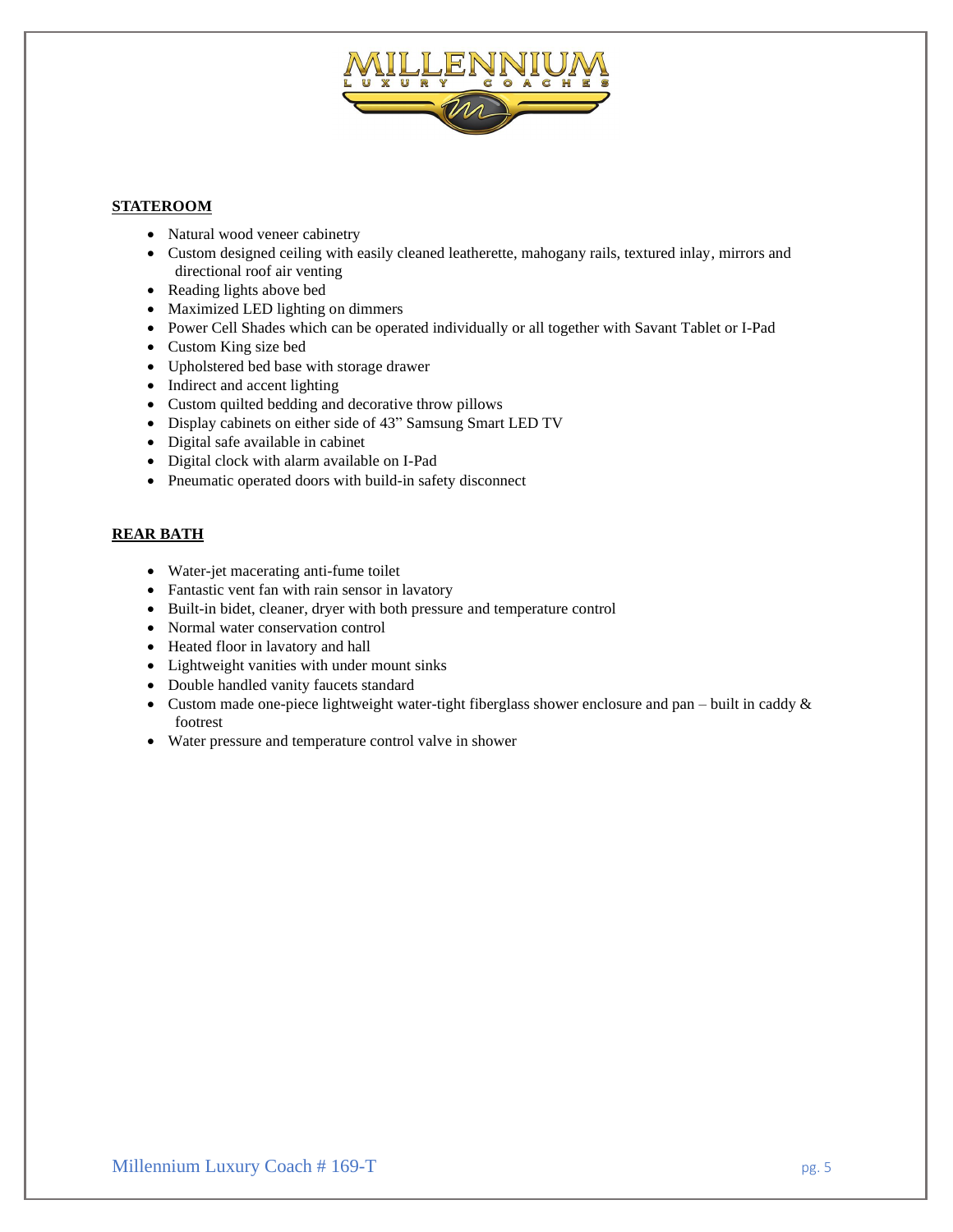

# **MILLENNIUM STANDARD SPECIFICATIONS**

## **A/C and Heating Systems**

- 4 15,000 BTU Reverse Cycle, heat pump, roof mounted, air conditioning systems with Savant controls, Ipad controls and hardwired thermostats
- Air conditioning ducted through ceiling with easy access return points and changeable filters
- 72K BTU Aquahot heater with 1-120 VAC 2000-watt electric element and 1-240 VAC 4500-watt each electric heating element.
	- o Aquahot exhausts through roof
	- o Engine heating loop system.
- Electric radiant floor heat (under all tile floors throughout coach)
- Aquahot toe board heaters zoned on three thermostats including one in plumbing bay
- 20K BTU multi zone auxiliary heat exchanger ducted to ceiling in two zones activates with Aquahot system
- Electric heat in bathroom (s) toe board with separate thermostat
- Thermostatically controlled 120 VAC ceramic heat in plumbing bay
- Thermostatically controlled 120 VAC ceramic heater in first & second storage bay
- Adjustable directional vents with Millennium's center line design to maximize air flow when slide outs are closed
- Web Remote access to temperature settings with hotspot enabled coaches (Must supply own Air card with Static IP)
- Ceramic film on cockpit windows (33% reduction of heat and 99% reduction in UV rays)

#### **Electrical Systems**

- Continuous and uninterrupted marine grade tin plated stranded wiring
- 24 V electrical charging system via 4 150-amp alternators
- Chassis alternator emergency bypass capabilities
- Lutron HomeWorks coach automation control system with Savant interface and remote diagnostic capabilities
- I-Pad mini in dash, I-Pad mini in plumbing bay
- I-Pad mini controller with docking station in Salon & Stateroom
- Marine grade electrical breaker panels
- 20 KW Powertech ultimate turbo generator with gauged airbag suspension
	- o Exclusive Millennium generator radiator roof mounted system
	- o Generator exhausts through roof
	- o Auto start feature for generator
	- o Unique battery boost circuitry
- Ultra-quiet generator compartment marine grade sound dampening insulation system & secondary floor isolators
- 100-amp automatic transfer switch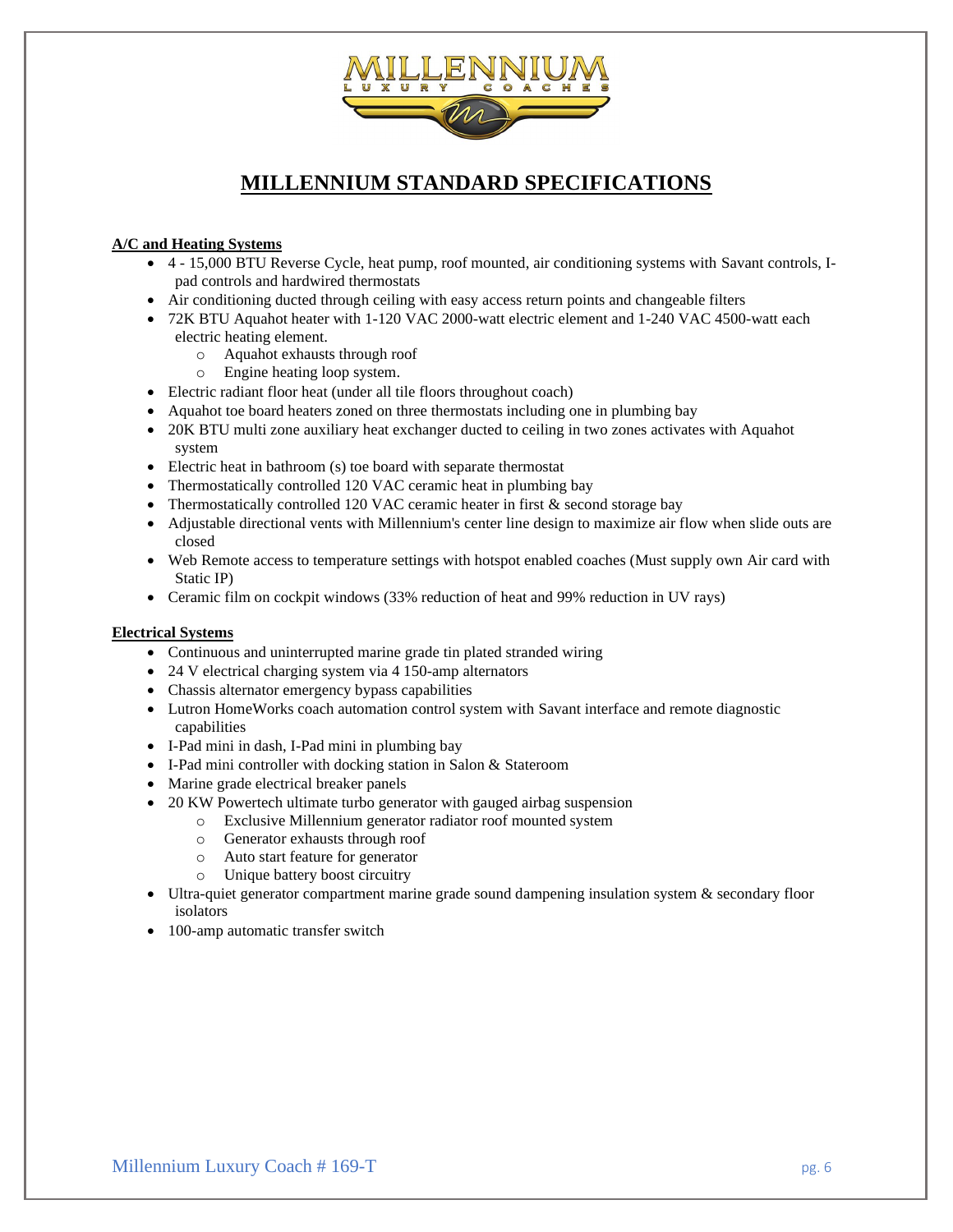

#### **Electrical Systems** *(continued)*

- $\bullet$  4 3,500-Watt Outback 24 V pure sine wave inverters
	- o 4 inverter disconnects with marine grade switches
	- o 2 manual inverter by-pass switches
- $\bullet$  8 4D AGM deep cycle batteries
- Generator starting circuitry utilizes either chassis or house batteries
- 100' shore power cord on Glendenning electric reel with remote control
- 15 amp to 30-amp shore cord adapter and a 30 amp to 50-amp shore cord adapter
- Dedicated hardwired Lutron light switch panels in every room
- Cabinet LED toe kick lighting throughout coach
- Dimmable accent lighting around ceiling hardwood trim
- LED accent lighting around window frames
- Dimmable LED ceiling lights
- 2 station intercom system with remote control exterior camera and monitor in stateroom
- LED lights inside all interior cabinets

#### **Audio Visual Systems**

- 55" Samsung Smart LED TV on a marine grade TV lift system (Salon)
	- 1. Marantz Surround Sound Receiver
	- 2. Full Range 3 Channel Sound Bar
	- 3. 3.5 "rear speakers
	- 4. Evolution 8" Powered Subwoofer
	- 5. Plex Media Server with 3 terabyte Time Capsule (For Movie Storage)
- 43" Samsung Smart LED TV(Stateroom)
	- 1. 3.1 Channel Surround Sound System with a Full Range 3 Channel Sound Bar
- 55" Samsung Smart LED TV (Entertainment bay) 1.3.1 Channel Surround Sound System with a Full Range 3 Channel Sound Bar
- Configurable Savant 8x8 HDMI Switcher with an 8x8 Audio Switch
- Blue Ray player
- Savant Control System with I-Pad integration controlling:
	- 1. Lighting
	- 2. Awnings
	- 3. Mechanical Systems
	- 4. Air Conditioning and Heating
	- 5. Shades
	- 6. Security Cameras and DVR
	- 7. Audio/Video Functions
	- 8. Shore / Generator input Status
	- 9. Awning Window Controls
- 40 Channel CB Radio with weather band and remote external speaker
- Winegard Dome In-Motion Satellite System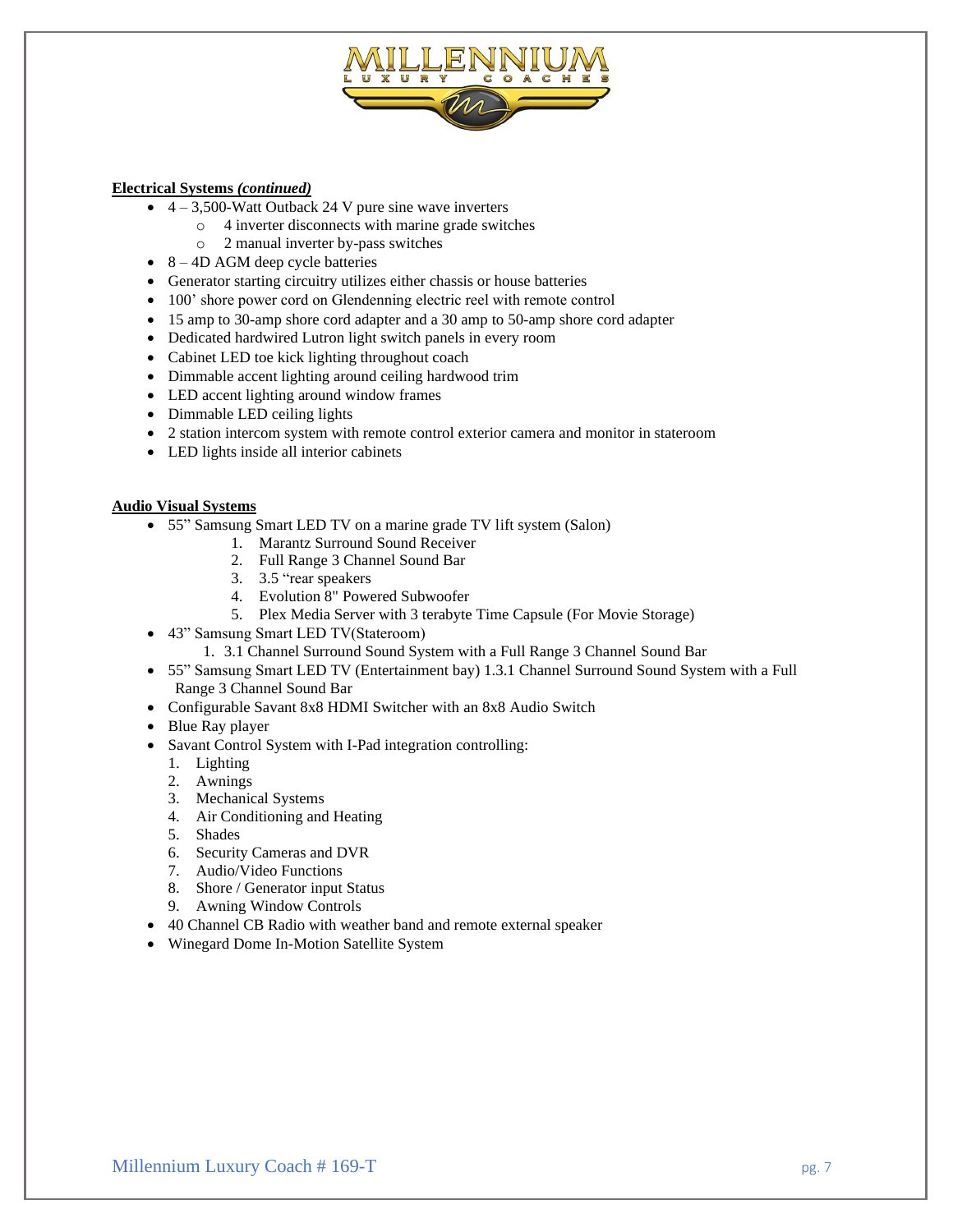

#### **Audio Visual Systems** *(continued)*

- Winegard High Definition Satellite Antenna System for HD programming while parked auto stow feature when coach is started
- 2 HD DVR Satellite Receivers
- Stationary Fully Digital High Definition Off-Air marine grade Antenna
- Ground Loop noise isolation on cable TV input
- HDMI wiring to all smart TVs
- Easy to use and understand graphics on I-Pad controls
- Apple Mac minicomputer with wireless keyboard and mouse. Available on all TVs
- Apple TV available on all TVs
- 4 Security Cameras (upgradable to 9 cameras) with 2 TB DVR (upgradeable to 8 TB). Available on all TVs and I-Pads
- External satellite antenna connection and switching
- 360° view camera system

#### **Plumbing System**

- 160-gallon polished food grade stainless steel freshwater tank
- 70-gallon polyurethane black water tank
- 90-gallon polyurethane gray water tank
- Machined aluminum laminate with stain free finish
- Hot and cold-water faucet in plumbing compartment
- Water inlet connections for holding tanks clean out
- Manablock plumbing system for constant pressure with individual shut off valves on all fixtures
- Stainless steel hardware
- Auto freshwater fill system
- Built-in 35' freshwater hose on electric reel for freshwater fill system
- Fresh water inlets on both sides of the plumbing bay
- Electric/mechanical 3" dump valves
- 110 VAC Mach 5 multi-stage main water pump
- 12V auxiliary water pump system
- Pressure tank for more efficient water pump operation
- Adjustable city water regulator 80 PSI
- 10-micron whole house filter
- 5-micron GE drinking water filter system
- Fresh tank drain valve
- 1450 PSI 110 VAC pressure washer
- Built-in water deionizer for spot free rinse after washing
- Gravity fill inlet on passenger side